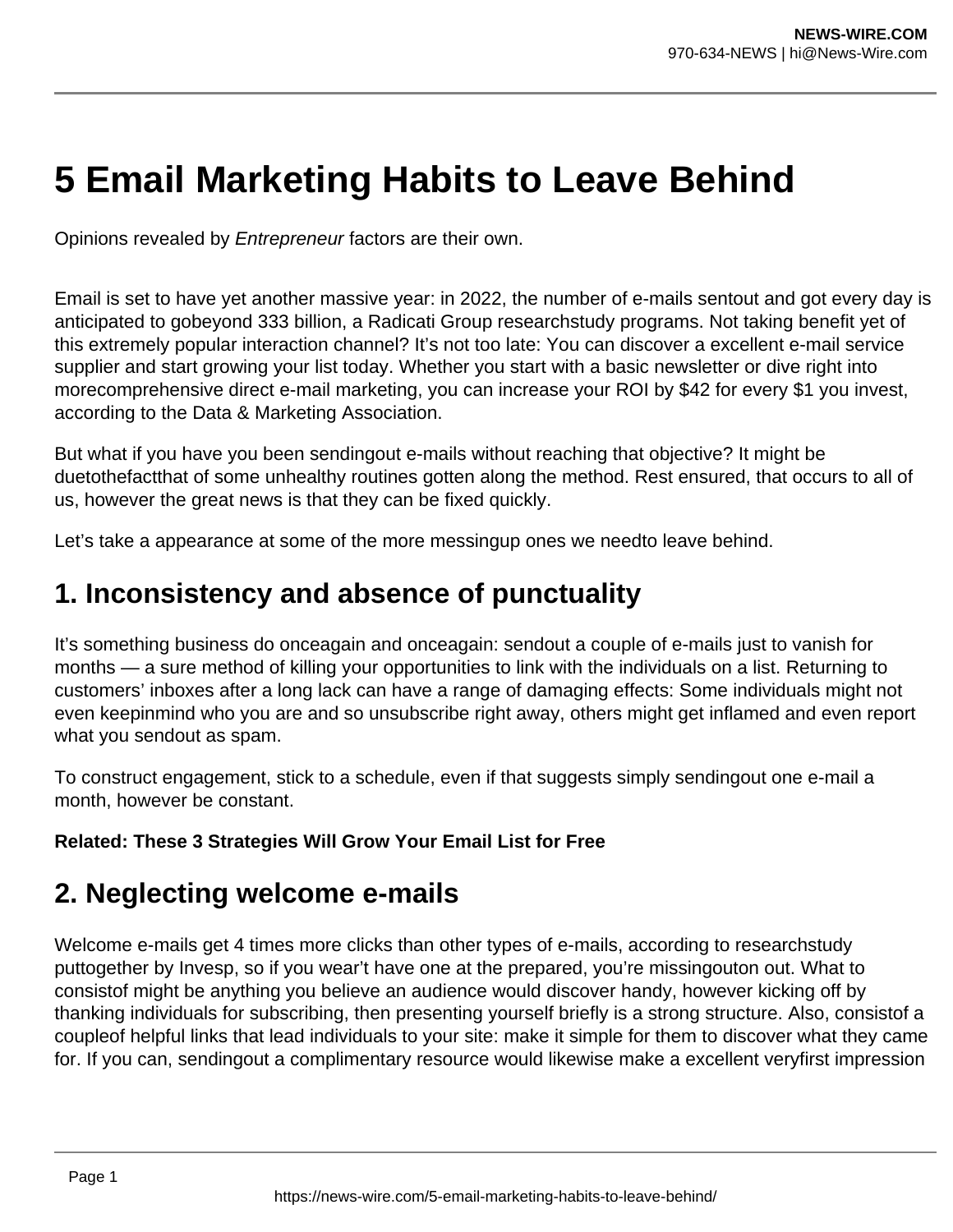(an ebook, a brief checklist, infographic or beneficial video, andsoon)

# **3. An dated list**

Building a healthy e-mail list is at the core of efficient marketing. Sending to void addresses triggers bounces. A bounce rate that surpasses 2% is a indication you're not following finest practices, and it won't be long till your e-mails start going to the scrap folder. To avoid this from takingplace, validate your list at least 4 times a year. A confirmation service (examples consistof ZeroBounce and Xverify) filters out void emails along with other types of e-mail contacts that are keeping you from reaching inboxes.

# **4. Spam bellyachers: do you getridof them rightaway?**

Speaking of dangerous contacts, abuse e-mails can threaten your deliverability unlike anything else. These are the item of individuals who hit the "mark as spam" button frequently and stain your trackrecord as a sender. More than one spam problem for every 1,000 e-mails sentout is an alarm signal.

What can you do? First, eliminate these contacts without hold-up and make sure you neverever e-mail to them onceagain. Also, some e-mail verifiers can identify these addresses in a list, which provides you a opportunity to eliminate them before they grumble. You might lose a coupleof customers, however gain peace of mind understanding your material won't be reported unjustly.

#### **Related: 4 Ways to Stop Your Emails From Going to Spam**

# **5. Insufficient screening**

It's constantly amazing when you hit "send" on a brand-new e-mail, however pushing it and seeing the "delivered" status does not really imply it went to your customers' inboxes. It might really well haveactually been provided to their spam folder, resulting in bad engagement and squandered resources. The most reliable method of resolving this is to test e-mails to guarantee they'll have the finest deliverability. Once you've inspected that they render properly on all gadgets, thinkabout screening where they land with popular serviceproviders (many of the verysame confirmation business offer this service too) as inbox or spam. It takes minutes and can make a world of distinction in engagement rates.

### **Bonus suggestions**

• Remove non-active customers every 3 months: After 90 days, any non-active e-mail addresses might start bouncing. Plus, individuals who wear't engage with your e-mails can impact deliverability.

• Abandon business copywriting design: Dry, robotic copy doesn't make a business appearance more expert; it just results in lost customers.